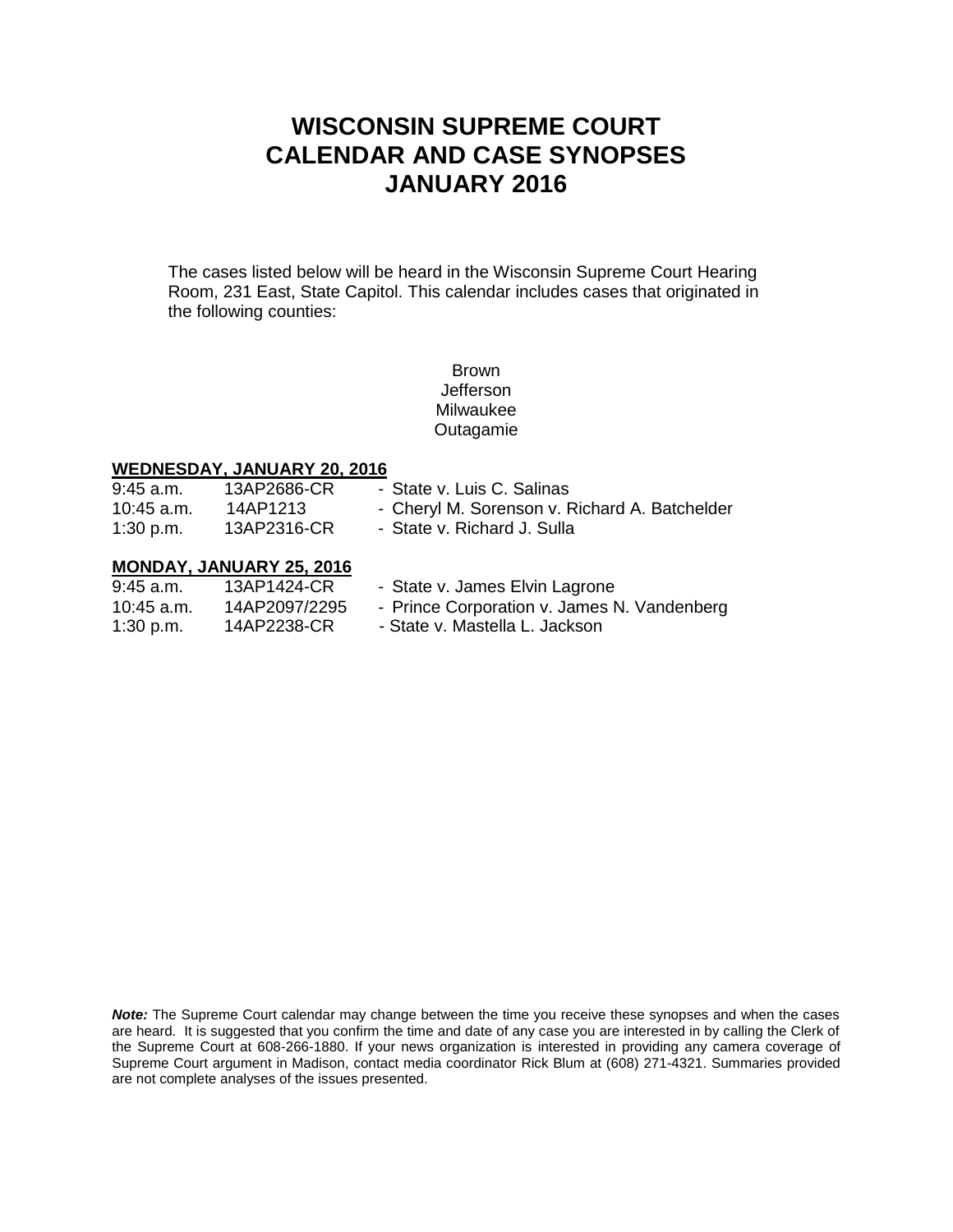#### **WISCONSIN SUPREME COURT WEDNESDAY, JANUARY 20, 2016 9:45 a.m.**

*This is a review of a decision of the Wisconsin Court of Appeals, District III (headquartered in Wausau), which reversed a Brown County Circuit Court decision, Judge Marc A. Hammer, presiding.*

### 2013AP2686-CR [State v. Salinas](http://www.wicourts.gov/ca/opinion/DisplayDocument.pdf?content=pdf&seqNo=140015)

This case examines Wis. Stat. § 971.12(1) and the circumstances under which crimes may be joined in one trial.

Crimes may be joined if they are similar or if they are connected as part of a common plan. Wis. Stat. § 971.12(1)provides, in part:

> Two or more crimes may be charged in the same complaint [or] information . . . in a separate count for each crime if the crimes charged, whether felonies or misdemeanors, or both, are of the same or similar character or are based on the same act or transaction or on 2 or more acts or transactions connected together or constituting parts of a common scheme or plan.

Some background: In 2010, Luis C. Salinas was sentenced on several charges relating to domestic abuse. Salinas pled guilty to strangulation and suffocation and battery with use of a dangerous weapon in a domestic abuse setting. As part of a plea bargain, charges of physical abuse of a child and disorderly conduct—domestic abuse were dismissed and read in. A girlfriend at the time and a teenage girl spoke on the defendant's behalf. Sentence was withheld in favor of probation, and the defendant was ordered to serve nine months conditional jail time, for which he received 197 days credit for time already served.

Two days after the sentencing hearing in the domestic abuse case, the girl who spoke at the sentencing hearing told police that the defendant had sexually assaulted her repeatedly over a 2 ½-year period, most recently on the day of the domestic abuse incident. The defendant was charged with the three sexual assault counts as a result of the girl's allegations.

Three or four months later, police discovered from jail phone call recordings that the defendant tried to influence testimony of the girl and his girlfriend at his sentencing hearing in the domestic abuse case. These calls led to the two victim intimidation charges.

On the state's motion, and over defense objection, the trial court joined the victim intimidation charges with the sexual assault charges. Because the domestic abuse incident was deemed relevant to the victim intimidation charges, the domestic abuse evidence was introduced at trial on the joined cases.

The jury found Salinas guilty on all counts. He appealed. The Court of Appeals agreed with Salinas that the circuit court improperly joined the sexual assault and intimidation counts. The appellate court further concluded that the error was not harmless and reversed and remanded for new trials.

The Court of Appeals decided that allegations that Salinas sexually assaulted his girlfriend's child, and that he intimidated his girlfriend and her child, were not similar acts or connected as part of a common plan.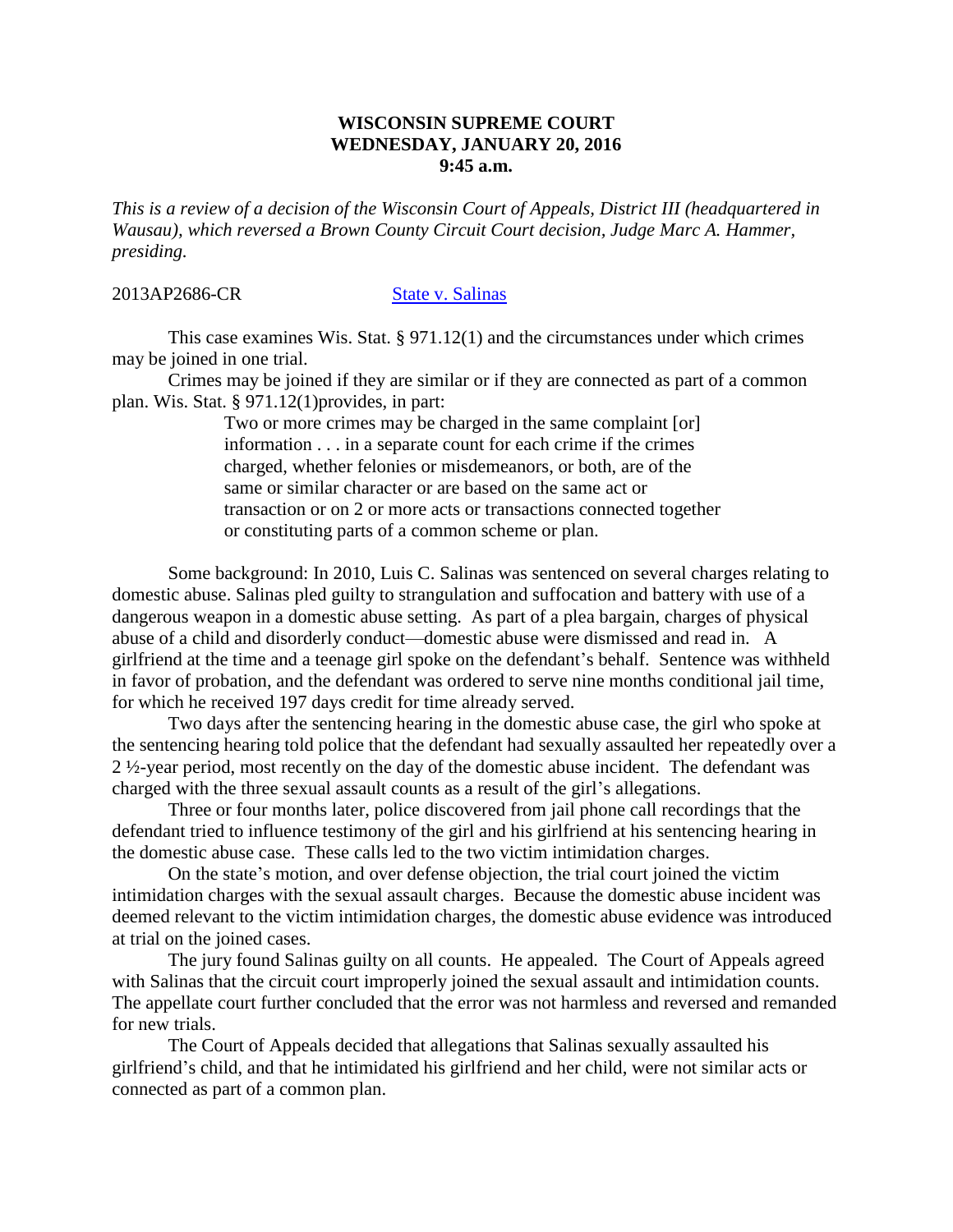The court said the state failed to actually identify any common factors or evidence between the intimidation charges and the sexual assault charges. It also said the state's argument ignored the differing allegations with respect to the two victims.

The state argues the Court of Appeals' decision is in conflict with prior decisions dictating when joinder is appropriate and that joinder was appropriate because all charges against the defendant "are related to his overarching control, manipulation and abuse of both" the girl and the girlfriend.

Salinas says in arguing harmless error, the state fails to acknowledge that the intimidation charges arose post-plea and pre-sentencing in a domestic violence incident and the domestic violence case was disposed of prior to the filing of the intimidation or sexual assault charges.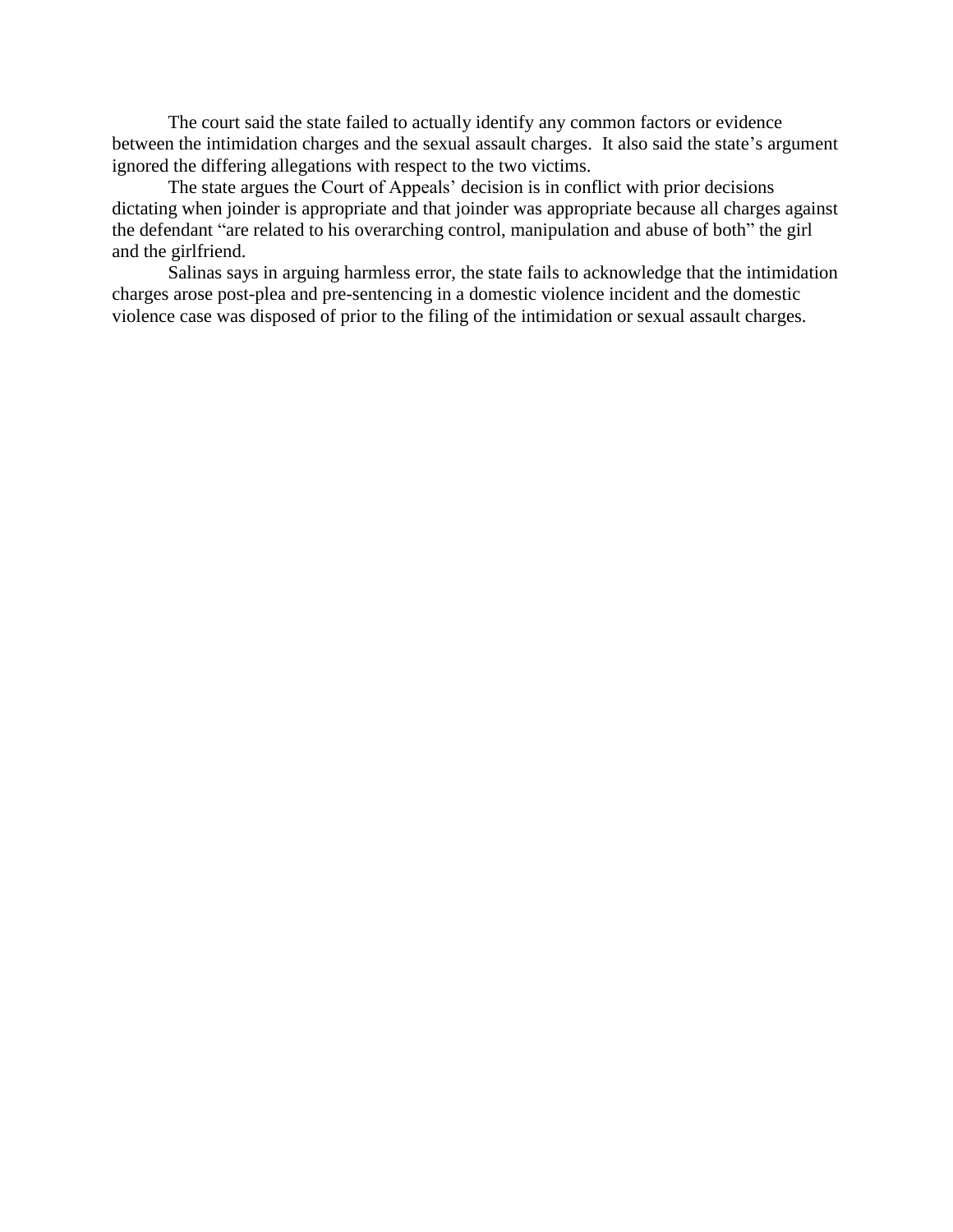### **WISCONSIN SUPREME COURT WEDNESDAY, JANUARY 20, 2016 10:45 a.m.**

*This is a review of a decision of the Wisconsin Court of Appeals, District I (headquartered in Milwaukee), with District IV judges presiding. The Court of Appeals reversed a Milwaukee County Circuit Court decision, Judge Michael Guolee presiding.*

#### 2014AP1213 Sorenson v. Batchelder

This case calls for an interpretation of the service requirements involving claims against the state under § 893.82 and the law's provision that service "shall be served upon the attorney general at his or her office in the Capitol by certified mail."

Some background: The plaintiff, Cheryl Sorenson, filed an action against the Wisconsin Department of Administration (DOA) and Richard A. Batchelder. Sorenson claimed that Batchelder had negligently operated his vehicle within the scope of his employment at the DOA, causing a collision in which the plaintiff suffered injuries. Sorenson effected personal service of her notice of claim on the attorney general. The state moved to dismiss the complaint against Batchelder on the grounds that the notice of claim was improperly served. The state moved to dismiss the complaint against the DOA on sovereign immunity grounds. The circuit court dismissed the DOA but denied the motion to dismiss as to Batchelder, holding that the notice of claim had been properly served. In its oral ruling from the bench, the circuit court relied in large part on a federal district court case, Weis v. Board of Regents, 837 F. Supp. 2d 971 (E.D. Wis. 2011). The state appealed, and the Court of Appeals reversed.

The Court of Appeals noted that § 893.82(3) provides that no civil action may be brought against any state officer, employee or agent unless a claimant first timely serves written notice of claim upon the attorney general. Section 893.82(5) requires that the notice "shall be served upon the attorney general at his or her office in the Capitol by certified mail." The Court of Appeals concluded that a plain language interpretation of the statute showed that the plaintiff's (and the circuit court's) conclusion that service of a notice of claim by personal service rather than certified mail was not sufficient to comply with the statute.

The Court of Appeals relied on its decision in Hines v. Resnick, 2011 WI App 163, 338 Wis. 2d 190, 807 N.W.2d 687, which held, "Obviously, a claimant cannot comply with the statute by hand-delivering a notice to the attorney general's Capitol office because such service would not comply with the certified mail requirement."

While Sorenson conceded she did not serve the notice of claim by certified mail, she argued that the personal service she did accomplish was sufficient to comply with the notice of claim statute. She presents the following issues to the Supreme Court:

- Can the plaintiff-respondent strictly comply with the service requirements for a notice of claim under Wis. Stat. § 893.82 without literally complying with the language of the statute?
- Does a literal interpretation of Wis. Stat. § 893.82 fulfill the statutory purpose and spirit intended in its creation?
- Is it against public policy to dismiss a valid claim which was filed in accordance with all statutory purposes under Wis. Stat. § 893.82?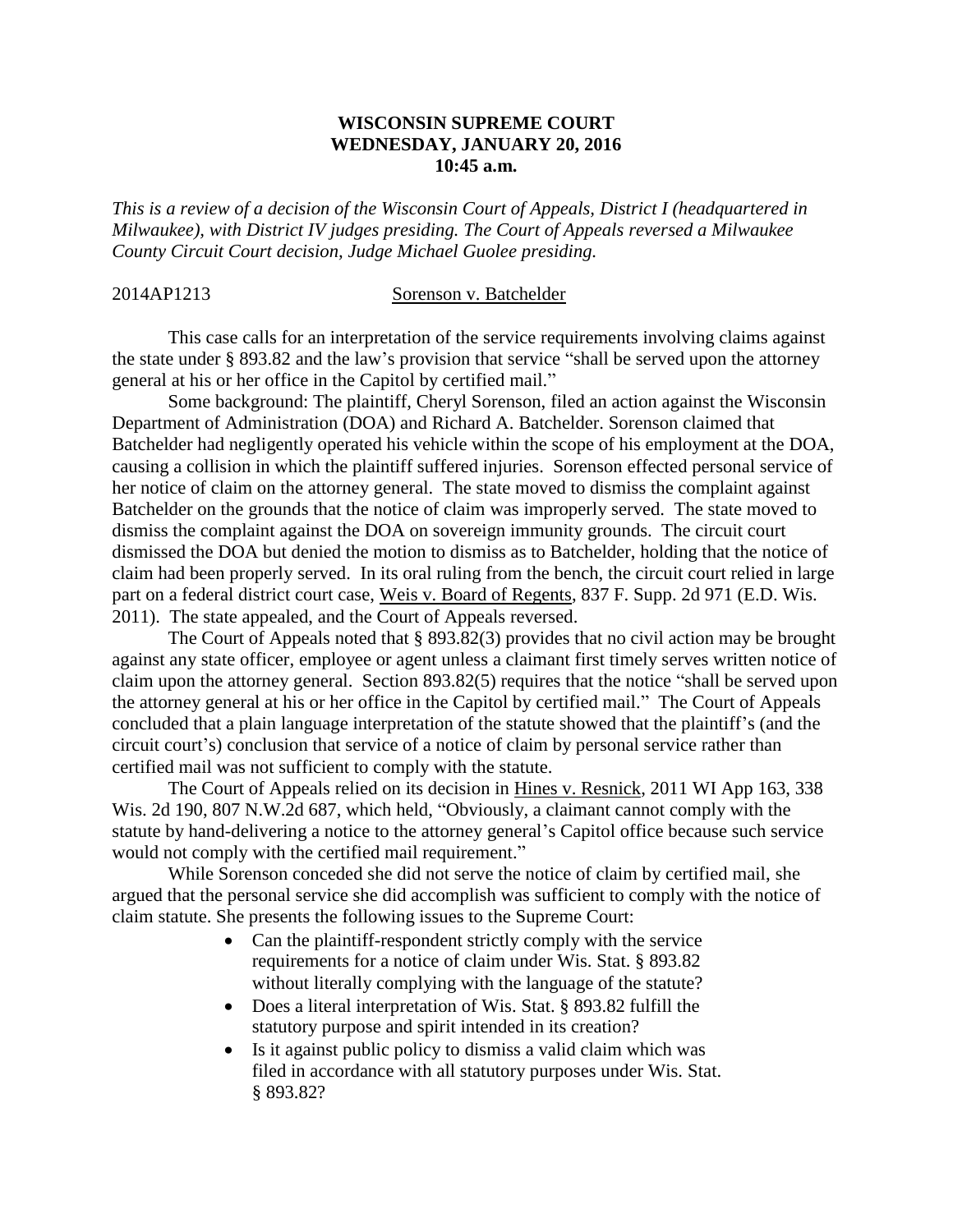### **WISCONSIN SUPREME COURT WEDNESDAY, JANUARY 20, 2016 1:30 p.m.**

*This is a review of a decision of the Wisconsin Court of Appeals, District IV (headquartered in Madison), which reversed a Jefferson County Circuit Court decision, Judge David Wambach presiding.*

### 2013AP2316-CR [State v. Sulla](http://www.wicourts.gov/ca/opinion/DisplayDocument.pdf?content=pdf&seqNo=142087)

This criminal case examines when an evidentiary hearing is or is not required. The Supreme Court reviews the question in light of three prior cases and potentially conflicting holdings:

- State v. Bentley, 201 Wis. 2d 303, 548 N.W.2d 50 (1996), which requires a hearing to be held if the defendant alleges facts that, if true, would entitle the defendant to relief and allows a hearing to be denied if the record conclusively demonstrates that the defendant is not entitled to relief.
- State v. Straszkowski, 2008 WI 65, 310 Wis. 2d 259, 750 N.W. 2d 835, holding that agreeing to have a charge read-in is not an admission of guilt, and;
- State v. Frey, 2012 WI 99, ¶73, 343 Wis. 2d 358, 817 N.W.2d 436, which held, as did Straszkowski, that a read-in charge necessarily exposes the defendant to a higher sentence and restitution.

Some background: The defendant, Richard J. Sulla, was charged with two counts of burglary, conspiracy to commit arson of a building, and operating a motor vehicle without the owner's consent, party to a crime, all as a repeater. He pled no contest to burglary while armed and burglary of a building or dwelling. The plea questionnaire/waiver of rights form stated that "although the judge may consider read-in charge when imposing sentence, the maximum penalty will not be increased" and the defendant "may be required to pay restitution on any read-in charges."

At the sentencing hearing, the court discussed the defendant's age at the time of the burglaries, 22 and 23 years old, and the fact he had 18 criminal convictions. The court also specifically addressed the read-in count of arson.

The court sentenced the defendant to  $7\frac{1}{2}$  years of initial confinement and  $7\frac{1}{2}$  years of extended supervision on the armed burglary count with a consecutive sentence of 2½ years of initial confinement and 2½ years of extended supervision on the burglary of a building or dwelling count.

The defendant filed a post-conviction motion asking the court to vacate the judgment of conviction and allow him to withdraw the no contest pleas.

Among other things, the defendant argued the plea was not entered knowingly and resulted in a manifest injustice because "he was misinformed and did not understand that for purposes of the read-in arson charge, he would effectively be considered to have committed the offense." He also alleged that trial counsel was ineffective.

The circuit court denied the defendant's request for an evidentiary hearing, concluding that "the record conclusively demonstrates and shows that his counsel was not deficient and that there was not any prejudice to the defendant."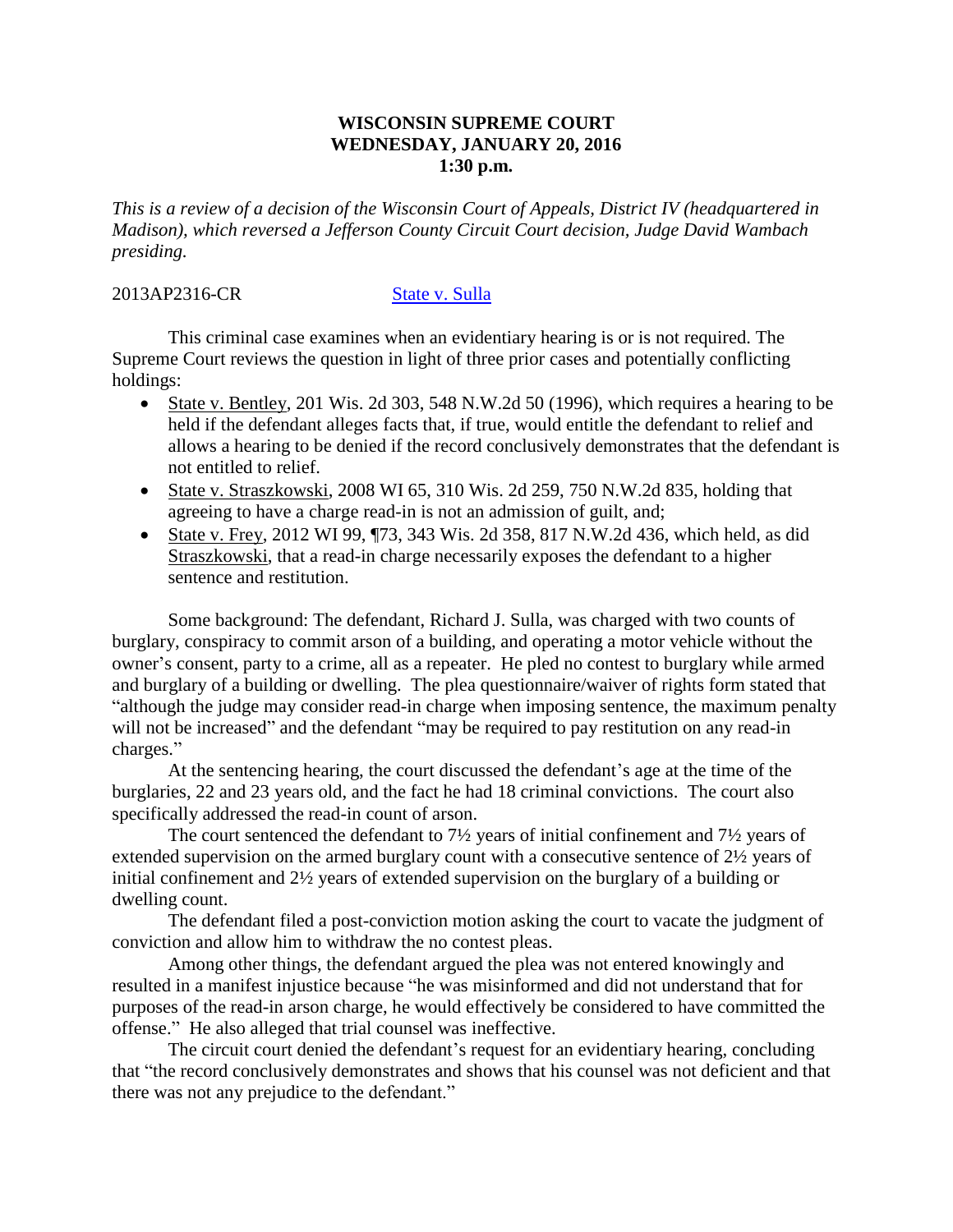The defendant appealed, and the Court of Appeals reversed and remanded. The Court of Appeals identified a "potential inconsistency . . . in the standards described in Bentley."

The Court of Appeals said given the potential for confusion that is inherent in the read-in concept, it concluded the defendant did allege facts that, if true, would entitle him to relief.

The Court of Appeals said to obtain an evidentiary hearing, a defendant seeking plea withdrawal must also allege that he would have pled differently if he had properly understood the information he claimed not to have understood. See Bentley, 201 Wis. 2d at 313. The defendant's motion alleged that "if I had known that it [the read-in offense] was going to be considered as a negative at my sentencing I would have not have entered the no contest plea."

The state asserts that based on the Court of Appeals' decision, any time a defendant sets forth in an affidavit that in his own mind, whether it is based on something someone told him or came from other source, he did not understand that a read-in offense would be considered as a negative in sentencing, the defendant will be entitled to an evidentiary hearing.

In taking the case to the Supreme Court, the state raises the following issues:

 Did the Court of Appeals improperly extend this court's holding in Bentley by finding that Sulla's affidavit, asserting that he did not understand that by agreeing to the read-in charge of arson he was effectively admitting guilt and that the read-in charge would have a negative impact on his sentence, was sufficient as a matter of law under Bentley to alleged facts that require an evidentiary hearing on a post-conviction motion for plea withdrawal?

 Did the Court of Appeals improperly reverse the trial court's exercise of its discretion under Bentley to find that the record in its entirely, including the signed plea questionnaire, the plea colloquy and the sentencing memorandum outlining Sulla's criminal history, conclusively demonstrated that Sulla is not entitled to an evidentiary hearing on his motion for plea withdrawal based solely on his affidavit asserting that Sulla did not understand the effect of the read-in offense on his sentence?

 By ignoring Supreme Court precedent in Straszkowski, holding that agreeing to have a charge read-in is not an admission of guilt, and by ignoring Supreme Court precedent in both Straszkowski and Frey, holding that a read-in charge necessarily exposes the defendant to a higher sentence and restitution, did the Court of Appeals commit a fundamental error of law by finding that the statements in Sulla's affidavit were sufficient to require a hearing on his motion for plea withdrawal?

A decision by the Supreme Court is expected to clarify when an evidentiary hearing is or is not required, particularly as it relates to "read-in charges."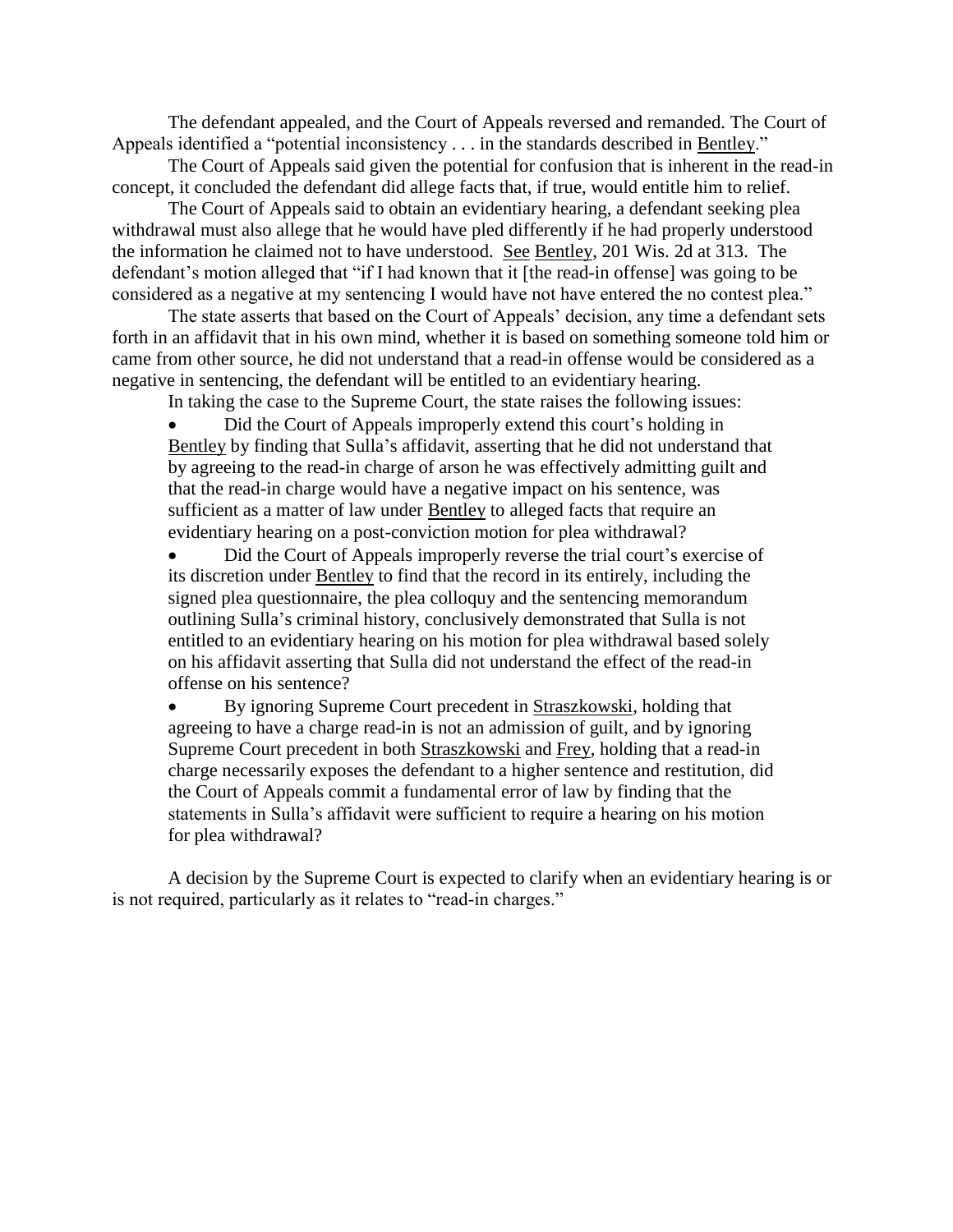### **WISCONSIN SUPREME COURT MONDAY, JANUARY 25, 2016 9:45 a.m.**

*This is a review of a decision of the Wisconsin Court of Appeals, District I (headquartered in Milwaukee), which affirmed a Milwaukee County Circuit Court decision, Judge Richard J. Sankovitz presiding.*

2013AP1424-CR [State v. Lagrone](http://www.wicourts.gov/ca/opinion/DisplayDocument.pdf?content=pdf&seqNo=139119)

The primary question in this case is whether the trial court erred by not conducting a colloquy at the second phase of a not guilty by reason of mental disease or defect proceeding to ascertain whether the defendant was knowingly, intelligently, and voluntarily waiving his right to testify.

Additionally, the court reviews whether the doctrine of harmless error applies when a circuit court fails to conduct a colloquy and the defendant asserts that he did not understand he could testify.

Some background: In May 2011, a complaint was filed charging that James Elvin Lagrone forced his way into his ex-girlfriend's apartment at about 10:00 p.m. on April 30, 2011, and "proceeded to 'humiliate' her until approximately 1:00 p.m. on May 1, 2011."

During the time Lagrone held the woman captive, he choked her, urinated on her, and forced her to touch his genitals numerous times. When one of the woman's friends came to the apartment, Lagrone fled in her car.

Lagrone later turned himself in to police. He was charged with strangulation and suffocation, false imprisonment, second-degree sexual assault, first-degree recklessly endangering safety, and operating a vehicle without the owner's consent—all with the domestic abuse modifier.

Lagrone, who had been diagnosed with paranoid schizophrenia, pled not guilty to the charges by reason of mental disease or defect (NGI). Consequently, a bifurcated proceeding took place as required by Wis. Stat. § 971.165.

During the first phase of the NGI proceeding, Lagrone pled guilty to all five counts. Before accepting Lagrone's guilty plea, Milwaukee County Circuit Court Judge Richard J. Sankovitz conducted a colloquy with Lagrone, inquiring whether he had read the plea questionnaire and waiver-of-rights form, discussed it with his attorney, and understood all of the rights "listed in these documents," including "the right to have a trial on whether you committed these crimes" and "the right to present witnesses."

Lagrone said that he did read the form and that his attorney helped him understand what the form said, and he said that he understood all of the rights he was foregoing by pleading guilty in the first phase of the proceeding. One of the rights listed on the form was the "right to testify and present evidence at trial." Next to that phrase there was an additional handwritten notation explaining that Lagrone was giving up his right to testify for "phase I," but "[n]ot for [phase] II" of the proceeding.

During the second phase of the NGI proceeding (the mental responsibility phase), Lagrone stood trial but did not testify. The trial court did not conduct an additional colloquy on the record regarding whether Lagrone understood his right to testify or that he was in effect waiving his right to do so.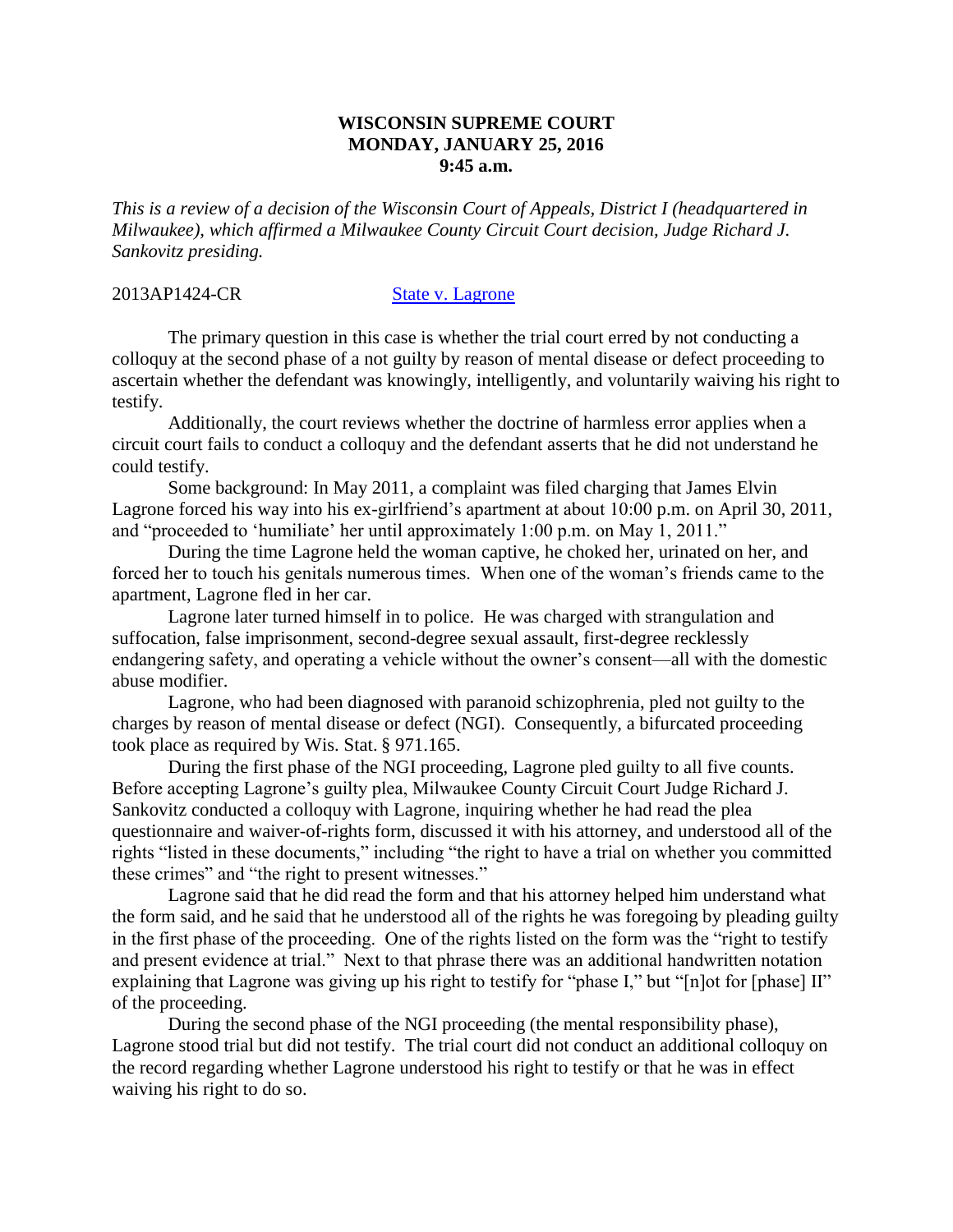Following the second phase, the trial court found that Lagrone did not lack substantial capacity to understand the wrongfulness of his actions or conform his behavior to the requirements of law, and entered a judgment of conviction finding him criminally responsible for the crimes charged. Lagrone was sentenced to 12 years (six years of initial confinement and six years of extended supervision).

After sentencing, Lagrone filed a post-conviction motion requesting an evidentiary hearing and seeking an order granting a new trial on the second phase of the NGI proceeding. Lagrone argued that the trial court erred in failing to conduct an on-the-record colloquy regarding the waiver of his right to testify at the mental responsibility phase, and that he (Lagrone) did not understand that he had the right to testify at that phase.

Another judge denied Lagrone's post-conviction motion. Lagrone appealed. The Court of Appeals affirmed, ruling that any error in failing to conduct an additional colloquy and/or denying Lagrone's request for an evidentiary hearing was harmless.

Lagrone argues that "[g]iven that the Fifth Amendment right against self-incrimination applies at the second phase and the right to testify is a 'necessary corollary' to the Fifth Amendment's guarantee against self-incrimination, *see* Rock v. Arkansas, 483 U.S. 44, 52 (1987), it is only logical that the right to testify and accompanying law regarding an on-therecord colloquy is applicable to the mental responsibility phase."

The state suggests that because the second phase, unlike the first, "is not criminal in its attributes or purposes," it is not necessary to require a colloquy regarding a defendant's right to testify during the second phase. The Court of Appeals acknowledged that this appears to be an issue of first impression (describing it as an "open question" and an "issue of first impression") but declined to reach it because it concluded that any error was harmless.

A decision by the Supreme Court is expected to clarify whether a colloquy is required at the second phase of a not guilty by reason of mental disease or defect proceeding to ascertain whether the defendant was knowingly, intelligently, and voluntarily waiving his right to testify.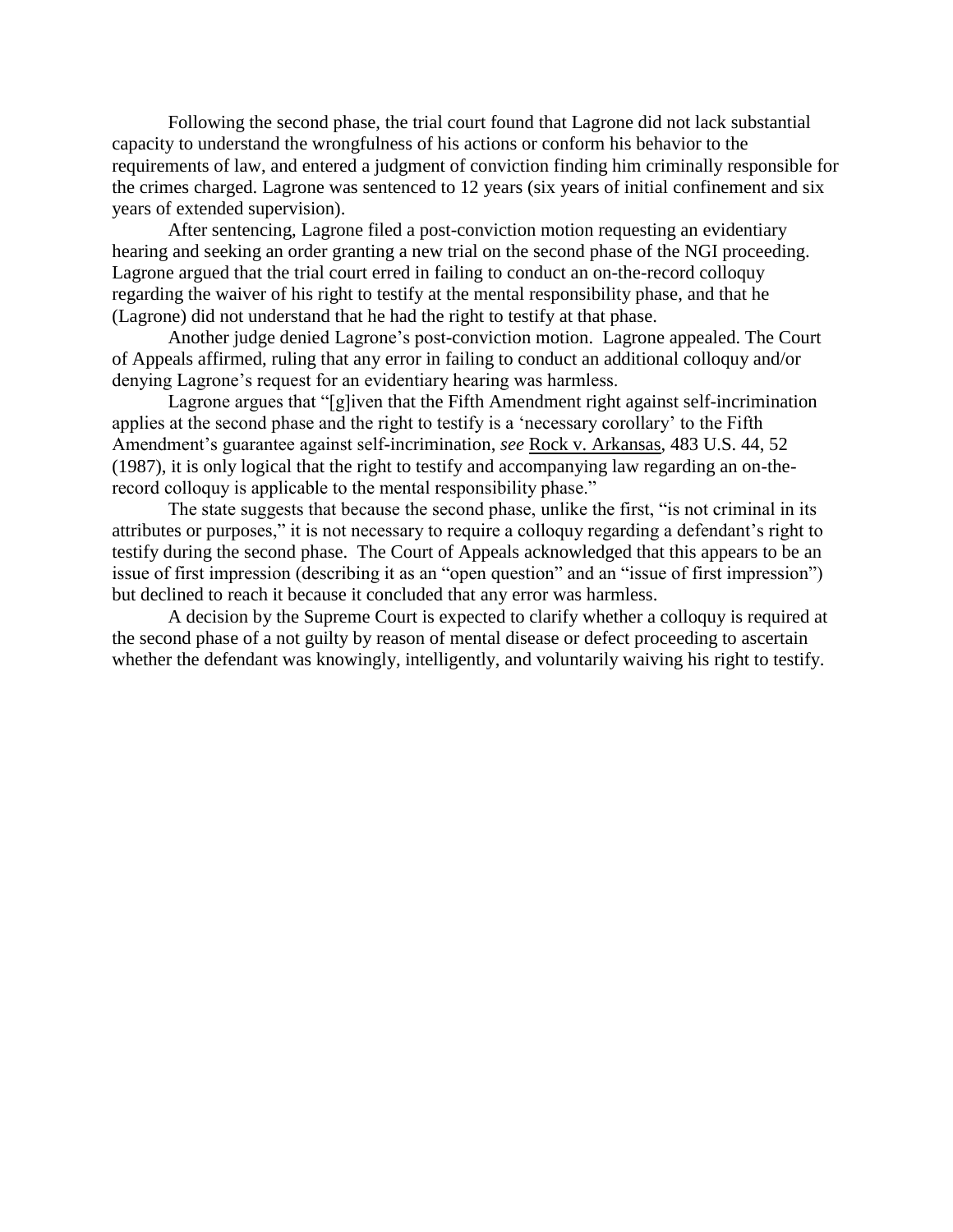## **WISCONSIN SUPREME COURT MONDAY, JANUARY 25, 2016 10:45 a.m.**

*This is a review of a decision of the Wisconsin Court of Appeals, District III (headquartered in Wausau), which affirmed a Brown County Circuit Court decision, Judge Marc A. Hammer presiding.*

## 2014AP2097/2295 [Prince Corporation v. Vandenberg](http://www.wicourts.gov/ca/opinion/DisplayDocument.pdf?content=pdf&seqNo=143024)

This matter involves a complicated garnishment proceeding that arose when four tenants in common sought to sell their property and it transpired that one of the owners (James Vandenberg) had numerous unpaid judgments and tax liens.

The Supreme Court reviews three issues:

- Whether a circuit court may award garnishment sua sponte to a party who has not requested garnishment, and who has not complied with the statutory prerequisites therefore?
- May a creditor who garnishes a payment owed to multiple persons obtain more than the debtor's proportionate share of that payment?
- Where both the vendors and the purchaser under a land contract request partition and sale of the property, should a court of equity grant such request?

Some background: On May 6, 2010, Prince Corporation (Prince) obtained a \$165,000 judgment against James Vandenberg (James) in Brown County. The judgment was docketed the same day. Prince made various efforts to collect on the judgment but was unsuccessful.

Meanwhile, James and three others (the Intervenors) owned a parcel of property in Brown County as tenants in common, with each owning a one-fourth interest. On July 14, 2011, they entered into a land contract to sell the property to Van De Hey Real Estate, LLC (Van De Hey).

However, at the time they executed the land contract, James had several outstanding obligations, including a mortgage, delinquent taxes and other judgments that totaled more than \$400,000.

On Feb. 17, 2012, after the first two payments were made but before the final payment, Prince commenced a non-earnings garnishment action, naming James as defendant and Van De Hey (the buyer) as garnishee defendant. Prince asserted it was entitled to garnish the entire final land contract payment to satisfy its \$165,000 judgment.

Van De Hey filed an answer conceding it had possession or control of property belonging to James. Van De Hey asserted, however, that garnishable property was limited to one-fourth of the *final* land contract payment plus interest, or \$28,788.34. Prince maintained the garnishable amount was one-fourth of the *entire* land contract price, or \$85,425 and filed a motion to compel payment.

The other property owners intervened in the garnishment action; Van De Hey then filed a cross-claim against them, seeking specific performance.

On Nov. 6, 2012, the circuit court granted Prince's motion to compel payment reasoning that there was "little doubt" that Prince had a valid and enforceable lien against James that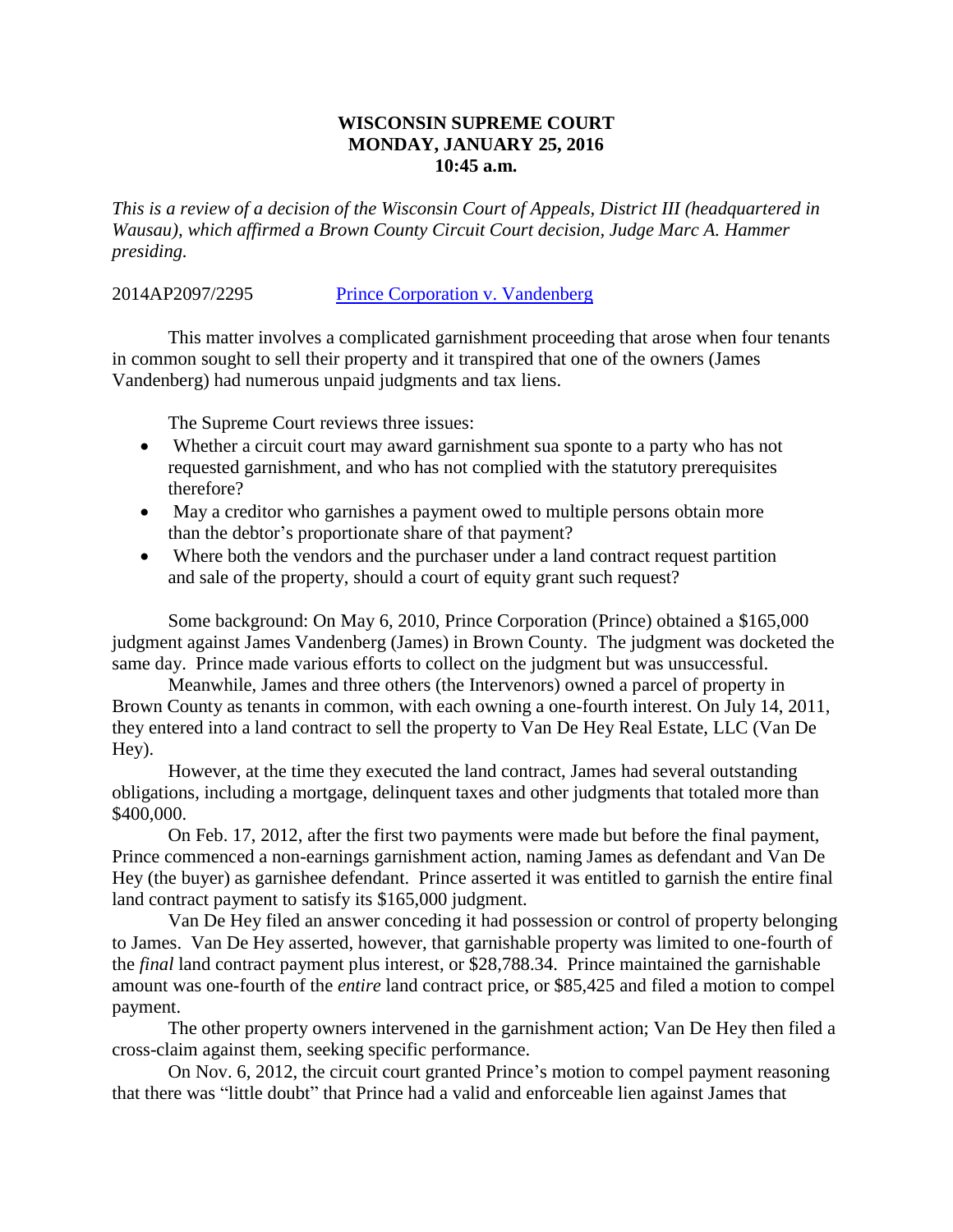extended "not only to actual real estate owned, but also, proceeds from the sale of any ownership interest." The court concluded Prince was "entitled to one-fourth of … [James's] entire interest in the land sale" and was "not limited to one-fourth of the final land sale payment." The court ordered Van De Hey to remit \$85,425 of the final land contract payment to Prince.

The court ordered the parties to mediate the disputes but mediation failed. On Nov. 14, 2013, the Intervenors filed a third-party summons and complaint naming the Department of Revenue (DOR) as a third-party defendant. In its answer, the DOR stated it "claim[ed] an interest in the Property" pursuant to the three delinquent tax warrants against James. It is undisputed that the first two tax warrants were docketed before Prince docketed its judgment against James. The DOR requested judgment "in accordance with the foregoing[.]"

On April 9, 2014, the Intervenors moved for reconsideration of the circuit court's Nov. 6, 2012 order granting Prince's motion to compel payment. On Aug. 13, 2014, the circuit court granted the Intervenors' motion for reconsideration, explaining that reconsideration was warranted due to "changes in circumstances" since the Nov. 6, 2012 order—specifically, the fact that the court was now aware the DOR had "perfected liens against James's property pursuant to docketed delinquent tax warrants[.]"

Relying on Wis. Stat. § 71.91(4), the court concluded the two tax warrants docketed on Jan. 4, 2010 were superior to Prince's lien. The court rejected the Intervenors' arguments that the final land contract payment was not subject to garnishment and that the garnishable amount, if any, was limited to one-fourth of the final payment and ordered Van De Hey to pay "the garnishable amount of \$85,425" to the DOR. The court denied the Intervenors' request for partition. It deemed Van De Hey's claim for specific performance of the land contract premature because the contract had not yet been breached.

Prince and the Intervenors appealed. The Court of Appeals affirmed all aspects of the circuit court decision in a published decision. The DOR claimed, and the Court of Appeals agreed, that the DOR adequately "asserted its priority lien its [sic] answer to the Third-Party Complaint and demanded judgment in accordance with its interest in the funds."

The Intervenors contend that by "sua sponte awarding the DOR a garnishment remedy it never even requested, the circuit court and the Court of Appeals short-circuited those procedures…" They reason that if James sued Van De Hey, he could not recover \$85,425 from Van De Hey, because Van De Hey has already paid James (or his creditors) two thirds of that money.

A decision by the Supreme Court could clarify law relating to garnishment actions and other issues presented under the circumstances here.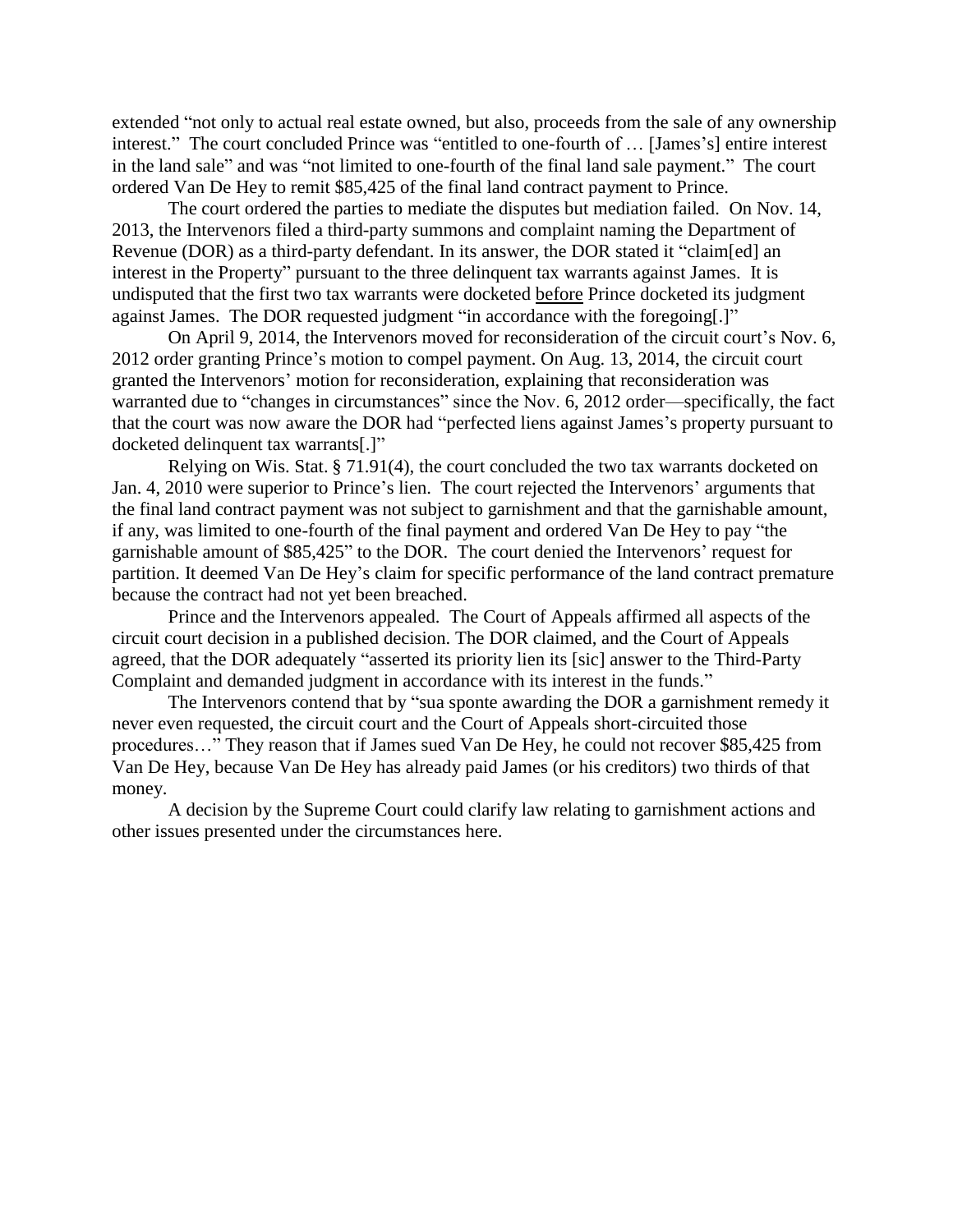### **WISCONSIN SUPREME COURT MONDAY, JANUARY 25, 2016 1:30 p.m.**

*This is a review of a decision of the Wisconsin Court of Appeals, District III (headquartered in Wausau), which reversed an Outagamie County Circuit Court decision, Judge Mark J. McGinnis presiding.*

#### 2014AP2238-CR [State v. Jackson](http://www.wicourts.gov/ca/opinion/DisplayDocument.pdf?content=pdf&seqNo=141620)

This homicide case examines the inevitable discovery doctrine, which provides "evidence obtained during a search which is tainted by some illegal act may be admissible if the tainted evidence would have been inevitably discovered by lawful means." State v. Lopez*,* 207 Wis. 2d 413, 427, 559 N.W.2d 264 (Ct. App. 1996).

The Supreme Court reviews a Court of Appeals' decision that applied the inevitable discovery doctrine to reverse a circuit court order suppressing evidence due to police misconduct.

Some background: On Feb. 21, 2012, officers were dispatched to a hotel room at the Road Star Inn in Grand Chute, where they discovered the body of Derrick Whitlow. He had been stabbed approximately 25 times.

Later that afternoon, police made contact with the victim's wife, Mastella Jackson, at her residence. She was taken to the police station in a manner the circuit court deemed consistent with custodial suspects. She was placed in an interrogation room at about 4:30 p.m.

Jackson remained in the room for about two hours until police began questioning her. Jackson was not informed of her Miranda rights. About 30 minutes into the interview, Jackson began complaining of stomach pain. After about 30 minutes of intermittent pain, an officer offered to retrieve her prescription pain medication from her home.

At about 7:25 p.m., while doubled over and complaining of stomach pain, Jackson asked to leave, stating, "Can I go home right now, please, I don't want to talk…. [C]an I go with you [to get the medication], can I just go home or do I have to stay[?]" One of the officers responded that he needed to make a phone call and left the room. The other officer continued the interrogation.

At about 8:36 p.m., Jackson began to make incriminating statements. At around 9:19 p.m., she admitted going to Whitlow's hotel room earlier that afternoon. She told police Whitlow attacked her when she arrived. She conceded she may have brought a knife with her to the hotel. At 9:37 p.m., Jackson was allowed to take prescribed oxycodone for her pain.

After Jackson made incriminating statements, police applied for a warrant to search her house and garage. The affidavit in support of the search warrant relied, in part, on Jackson's statements that she went to see Whitlow at the Road Star Inn that afternoon, she may have brought a knife, and she and Whitlow "[got] into a confrontation[.]"

In reliance on this warrant, police began searching Jackson's residence shortly after midnight.

Meanwhile, Jackson's interrogation continued. Throughout the interrogation, numerous references were made. She was finally informed of and waived her Miranda rights at about 12:39 a.m., approximately six hours after her interrogation began. Jackson subsequently admitted